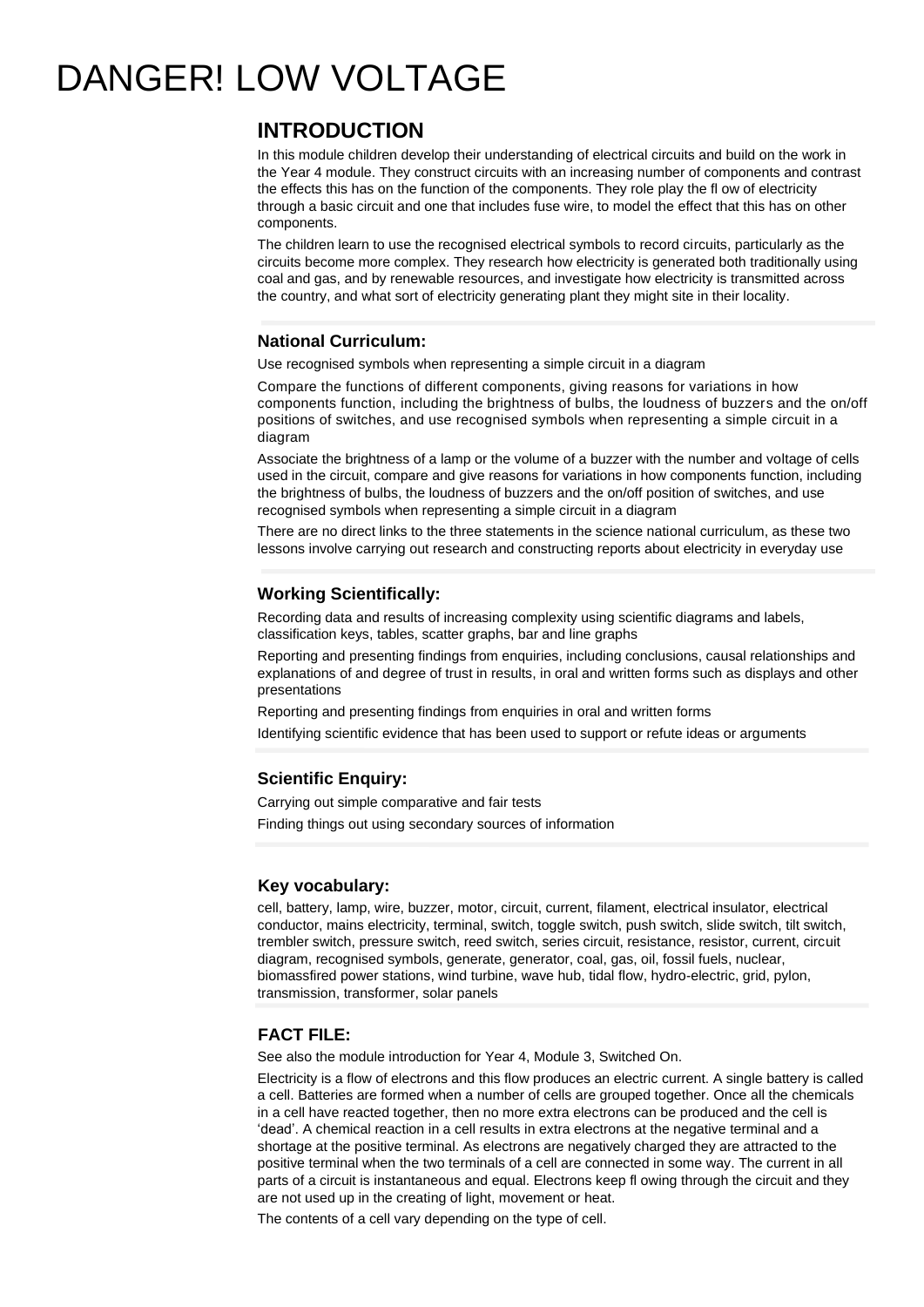Cells, switches, lamps, buzzers, motors, etc., are called components of circuits. They have two connection points called terminals. Both terminals must be connected to a power source's terminals in a loop for the electrons to flow and for the circuit to be complete. It is possible to construct a circuit and light a lamp using only one piece of wire, a cell and a lamp.



There are four more ways to complete the circuit by reversing the wire in the above diagrams. Voltage is the driving force that causes current to flow around a circuit – 'the push'. It is the difference in potential energy between the positive and the negative terminals. As the voltage increases so does the work the current can do. For example, the higher the voltage in a circuit the brighter a lamp shines and the faster a motor turns. Matching the voltage of cells and components in circuits is essential to avoid 'blown' lamps and 'burned out' motors. Voltage is measured in volts.

Resistance is the measure of the difficulty electrons have in fl owing through a material. It is much easier for the electrons to flow through a thick wire than through a thin wire. The resistance is much higher in a thin wire. Lamp filaments are very thin wire and have a high resistance. This converts the electrical energy into heat energy and results in the filament glowing white hot, therefore giving light as well as heat. Resistance is measured in ohms.

| Cell                         |   | Three-way switch  |  |
|------------------------------|---|-------------------|--|
| Battery<br>(2 or more cells) |   | Push switch       |  |
| Lamp                         |   | Resistor          |  |
| Buzzer                       |   | Variable resistor |  |
| Motor                        | M | Wires             |  |
| Open switch                  |   | Where wires join  |  |
| Closed switch                |   | Where wires cross |  |
| Two-way switch               |   |                   |  |

These symbols are the recognised scientific conventions for representing circuits:

The scientific convention for circuit diagrams always shows wires as straight lines with right angle turns.

Mains electricity is generated at power stations at very high voltages, although power station outputs are usually measured in megawatts (1 MW = 1 million watts). Watts are the power in a circuit. For example, a 100 watt lamp will be much brighter than a 60 watt lamp. Electricity is transmitted to houses, offices and factories through a series of large cables either suspended from pylons or laid underground. This system is called the national grid. As the electricity gets closer to homes it is systematically stepped down by sub-stations containing transformers that gradually reduce the voltage from the hundreds of thousands of volts generated in power stations to the 230 V used in the home. Mains electricity is a big circuit so when a kettle is plugged in at home, the circuit is complete from the house to the power station and back again. Power stations are like a large cell. Electricity is generated by: